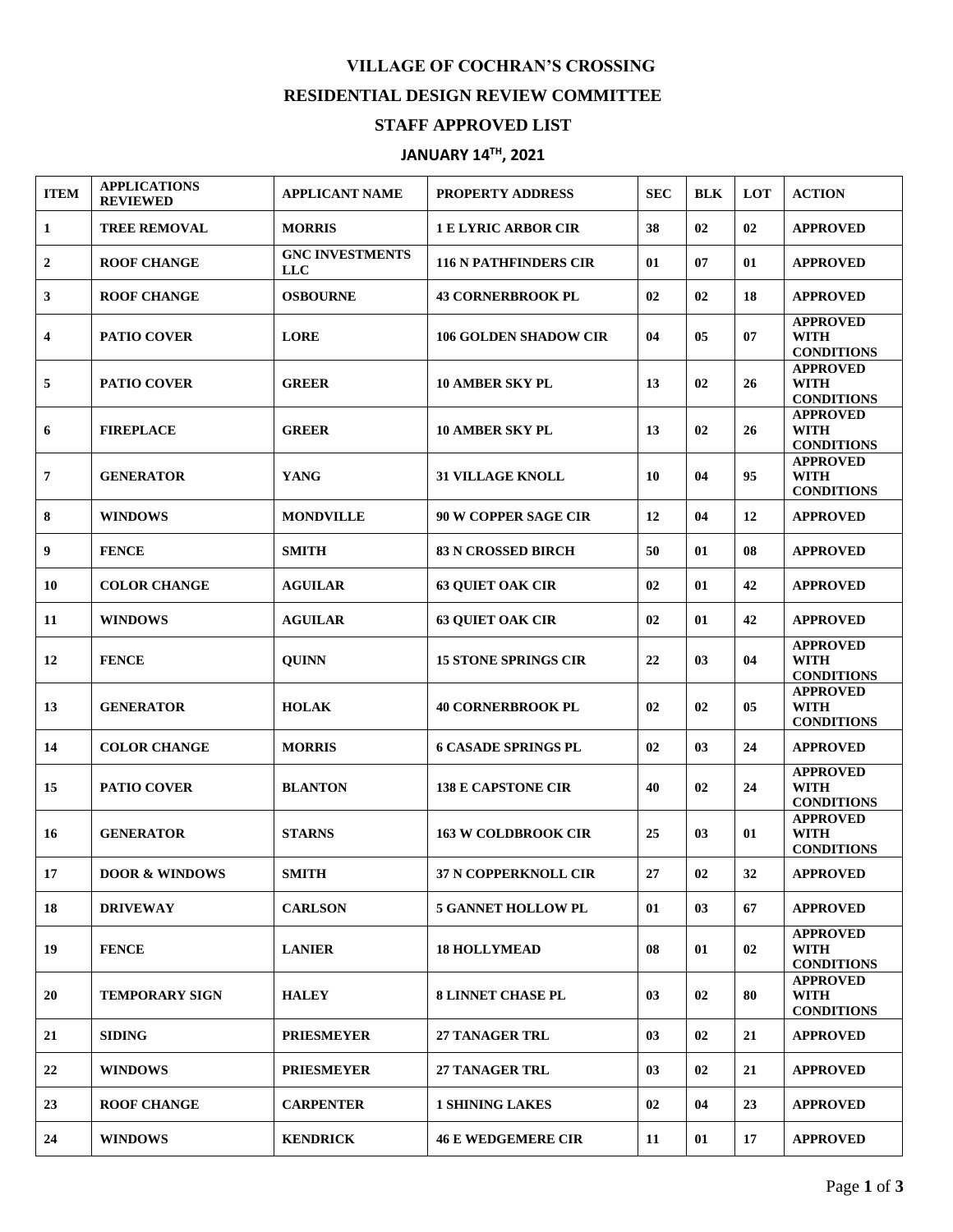| 25 | <b>SOFFIT EXTENSION</b>    | <b>KENDRICK</b>   | <b>46 E WEDGMERE CIR</b>        | 11 | 01 | 17 | <b>APPROVED</b><br><b>WITH</b><br><b>CODNITIONS</b> |
|----|----------------------------|-------------------|---------------------------------|----|----|----|-----------------------------------------------------|
| 26 | <b>TREE REMOVAL</b>        | <b>KILMAS</b>     | <b>63 N DUSKWOOD PL</b>         | 26 | 03 | 13 | <b>APPROVED</b>                                     |
| 27 | <b>ROOF CHANGE</b>         | <b>ILDEBRANDO</b> | <b>115 N CONCORD FOREST CIR</b> | 41 | 01 | 16 | <b>APPROVED</b>                                     |
| 28 | <b>WINDOWS</b>             | <b>FEDOROV</b>    | <b>41 THUNDERCREEK PL</b>       | 34 | 01 | 04 | <b>APPROVED</b>                                     |
| 29 | <b>DOORS &amp; WINDOWS</b> | <b>RODRIGUEZ</b>  | <b>35 SYLVAN FOREST DR</b>      | 01 | 04 | 31 | <b>APPROVED</b>                                     |
| 30 | <b>COLOR CHANGE</b>        | <b>MCDANIEL</b>   | <b>34 TENDER VIOLET</b>         | 37 | 02 | 19 | <b>APPROVED</b>                                     |
| 31 | <b>ROOF CHANGE</b>         | <b>GARZA</b>      | <b>30 LYRIC ARBOR CT</b>        | 38 | 01 | 17 | <b>APPROVED</b>                                     |
| 32 | <b>PATIO</b>               | <b>GREER</b>      | <b>10 AMBER SKY PL</b>          | 13 | 02 | 26 | <b>APPROVED</b><br>WITH<br><b>CONDITIONS</b>        |
| 33 | <b>WINDOWS</b>             | <b>KALIVODA</b>   | <b>186 GOLDEN SHADOW CIR</b>    | 04 | 03 | 11 | <b>APPROVED</b>                                     |
| 34 | <b>SWIMMING POOL</b>       | <b>WILSON</b>     | <b>6 FLATCREEK PL</b>           | 24 | 02 | 26 | <b>APPROVED</b><br><b>WITH</b><br><b>CONDITIONS</b> |
| 35 | <b>FIRE PIT</b>            | <b>WILSON</b>     | <b>6 FLATCREEK PL</b>           | 24 | 02 | 26 | <b>APPROVED</b><br><b>WITH</b><br><b>CONDITIONS</b> |
| 36 | <b>GENERATOR</b>           | <b>HRUSKA</b>     | <b>15 GREENSIDE PL</b>          | 52 | 02 | 24 | <b>APPROVED</b><br><b>WITH</b><br><b>CONDITIONS</b> |
| 37 | <b>GENERATOR</b>           | <b>LEHMAN</b>     | <b>43 HOLLYMEAD DR</b>          | 09 | 02 | 10 | <b>APPROVED</b><br><b>WITH</b><br><b>CONDITIONS</b> |
| 38 | <b>GENERATOR</b>           | <b>ARNAU</b>      | 55 QUAIL ROCK PL                | 59 | 01 | 05 | <b>APPROVED</b><br><b>WITH</b><br><b>CONDITIONS</b> |
| 39 | <b>FRONT DOOR CHANGE</b>   | <b>GERDING</b>    | <b>110 E AMBERGLOW CIR</b>      | 26 | 02 | 19 | <b>APPROVED</b>                                     |
| 40 | <b>COLOR CHANGE</b>        | <b>EASTUS</b>     | 93 W RAINBOW RIDGE CIR          | 01 | 01 | 19 | <b>APPROVED</b>                                     |
| 41 | <b>FENCE</b>               | <b>LEILICH</b>    | <b>38 PETALCUP PL</b>           | 23 | 03 | 27 | <b>APPROVED</b>                                     |
| 42 | <b>SWIMMING POOL</b>       | <b>SCHNEIDER</b>  | <b>23 W TWINBERRY PL</b>        | 31 | 03 | 65 | <b>APPROVED</b><br><b>WITH</b><br><b>CONDITIONS</b> |
| 43 | <b>WOOD DECK</b>           | <b>KONEFAL</b>    | <b>38 SUNNY SLOPE CIR</b>       | 32 | 02 | 51 | <b>APPROVED</b>                                     |
| 44 | <b>FENCE</b>               | <b>GOETZ</b>      | <b>4 HEATHER WISP CT</b>        | 37 | 03 | 43 | <b>APPROVED</b>                                     |
| 45 | <b>FENCE</b>               | <b>HEATH</b>      | <b>15 SILENT BROOK CT</b>       | 02 | 02 | 69 | <b>APPROVED</b><br><b>WITH</b><br><b>CONDITIONS</b> |
| 46 | <b>PATIO COVER</b>         | <b>ALWON</b>      | <b>27 JOURNEYS END</b>          | 25 | 02 | 29 | <b>APPROVED</b><br><b>WITH</b><br><b>CONDITIONS</b> |
| 47 | <b>PATIO COVER</b>         | <b>MCGEEHAN</b>   | <b>7 E SUMMER STORM CIR</b>     | 31 | 01 | 02 | <b>APPROVED</b><br><b>WITH</b><br><b>CONDITIONS</b> |
| 48 | <b>FENCE</b>               | <b>HORN</b>       | <b>38 N HIDDEN VIEW CIR</b>     | 17 | 02 | 08 | <b>APPROVED</b>                                     |
| 49 | <b>FENCE</b>               | <b>MURPHY</b>     | <b>26 HIDDEN VIEW PL</b>        | 17 | 01 | 65 | <b>APPROVED</b>                                     |
| 50 | <b>PATIO COVER</b>         | <b>ALLISON</b>    | <b>55 ABERDEEN CROSSING PL</b>  | 48 | 01 | 14 | <b>APPROVED</b><br><b>WITH</b><br><b>CONDITIONS</b> |
| 51 | <b>SUMMER KITCHEN</b>      | <b>ALLISON</b>    | <b>55 ABERDEEN CROSSING PL</b>  | 48 | 01 | 14 | <b>APPROVED</b><br><b>WITH</b><br><b>CONDITIONS</b> |